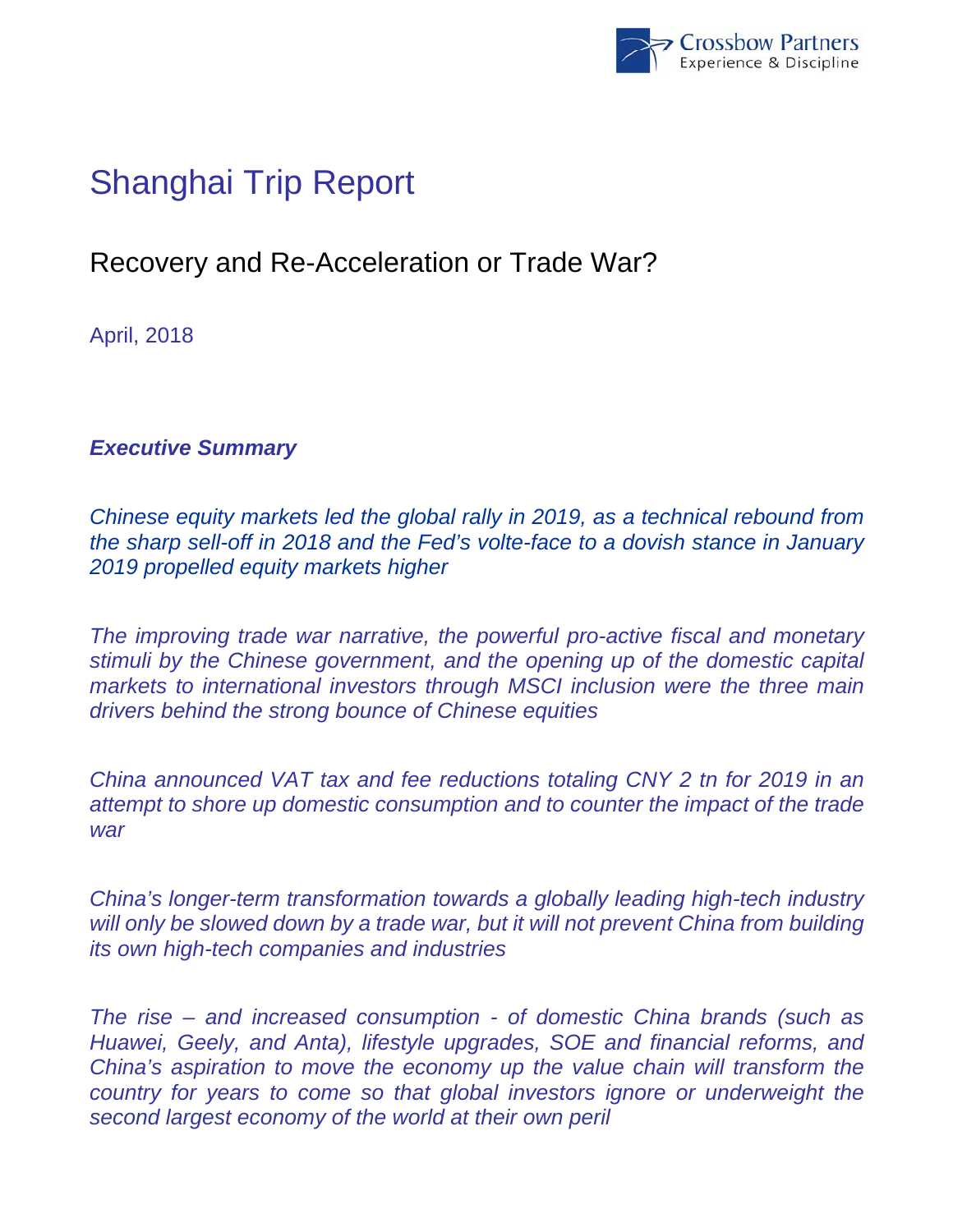

## **Between Temporary Headwinds and Structural Tailwinds**

#### **1. Policy Missteps and Unfavourable Economic Headwinds in 2018**

In 2017, world equity markets benefitted from synchronised global growth, while in 2018 only the U.S. experienced a strong economic momentum and growth sagged in the rest of the world. As a result, it had been a challenging year for equities and for Chinese stocks in particular. The Shanghai Composite Index ended the year below the threshold of 2'500 – about 25% lower than its final close of 2017. All 10 sectors of the index were down significantly, with information technology, as the worst performer, plunging -34%. Even the best performer, utilities, dropped -11%. All in all, it was Shanghai's worst performance since 2008, when it plunged more than - 65%. Massive losses were also encountered elsewhere in China, with the Shenzhen Composite Index collapsing more than -33% in 2018. As shares on the mainland exchanges took a beating, Hong Kong stocks performed better. The Hang Seng Index notched a decline of only -14%.

Two major factors unsettled the Chinese markets for much of 2018: The slowdown in China's own economy as a result of a deliberate deleveraging effort by the Government and the ongoing Sino-American trade war unleashed by President Trump. Investors realized that they had significantly underestimated the highly negative impact of the government's push to clean up the shadow banking system. In order to tackle the high debt levels and in an effort to prevent a systemic crisis, the authorities stepped up their campaign to rein in the lending boom.



Net contribution shadow banking related items to new total financing (%, 3mma)

Source: Thomson Reuters Datastream, ABN AMRO Group Economics

The government notably took aims at the shadow banking sector that provided financing to small and medium-sized enterprises and to private individuals. While the authorities have succeeded in draining the huge shadow banking swamp, the (unintended?) collateral damage was also massive and had started to derail the economy. The private sector was desperately struggling to find alternative sources of finance, as the state-owned large commercial banks rather preferred to lend to other state-owned enterprises than to private sector companies that were considered riskier. As the deleveraging took place at an aggressive pace in the centrally managed command economy, it quickly caused a credit crunch, especially for the SMEs. This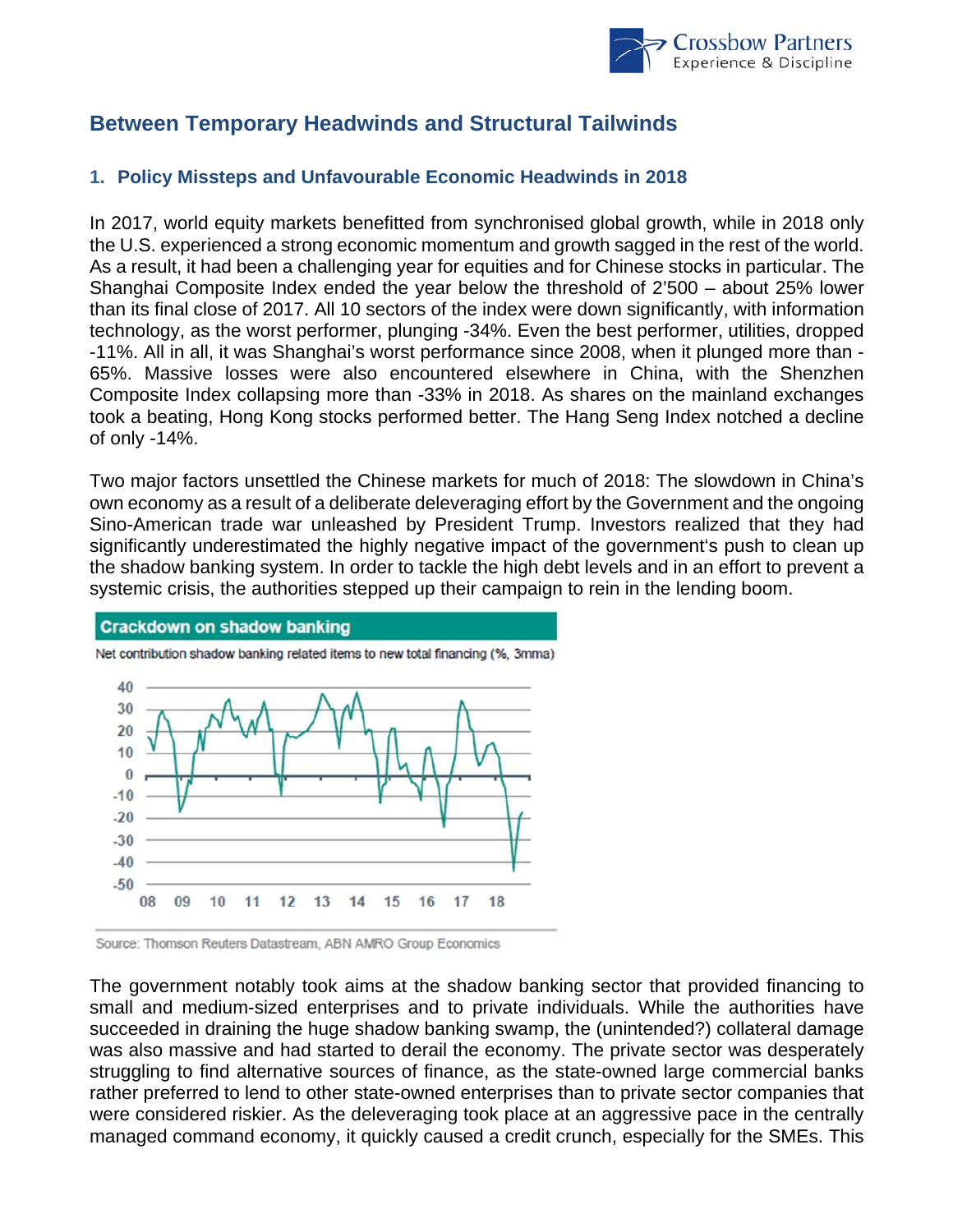

was the main reason for the economic slowdown in the second half of the year. When President Trump unleashed a trade war that culminated in severe punitive tariffs on Chinese imports, it did not only hurt China's economy, but also affected international trade, global supply chains, capital spending, and the risk appetite of investors. The situation was exacerbated by a strong US dollar and rising oil prices that weighed on global growth in the first three quarters of the year.

#### **2. Changing Global Macro Story**

Yet the continued slowdown and the prospect of a trade war with the U.S. prompted the Chinese government to react, as economic stability is one of the central tenets for the Communist Party. It quickly remedied its policies in summer, especially its focus on deleveraging. In an effort to check the downturn, policymakers promised further tax cuts in 2019, increased infrastructure spending, an "appropriate" monetary easing, and an improved access to credit markets for small and medium-sized enterprises.

In January 2019, the global macro story also started to change. Plunging equity markets across the globe in Q4 2018 and a sharp decline in crude oil prices in the same period conjured up the specter of a global recession. These developments prompted the Fed to reconsider its interest rate policy, and in January they hinted at pausing from further rate hikes as it assessed the direction of both the global and the U.S. economies and the impact of its previous policy moves. As a result, risk free rates across different markets continued to fall, with German Bund yields turning negative again and China's total social finance system, a broad measure of credit and liquidity in the economy, reaching a new high (RMB 4.64 tn) in January. Thus, we are now almost back full circle to the situation in 2017, when central banks were reflating the economies. Then, as today, a global synchronized central bank "put" seems to be back in place to prevent equity markets from rolling over.

After the weak ending to 2018, global equity markets started with a strong opening in Q1 2019. The rally surprised investors not only by the breadth, but also by the amplitude and the speed by which it occurred. Many equity markets have seen returns of 10% and more in just a few weeks. A significant part of this is a technical rebound from the sharp decline in 2018 and another important driver of the re-rating is the perceived central bank "put" discussed before.

Chinese equity markets led the global rally, performing strongly in the first four months of the year. We can discern three main drivers behind this feat: The continued, improving trade war narrative as negotiations between the U.S. and China appeared to make progress, pointing to a sensible resolution in the near future. Secondly, fiscal stimulus and monetary easing in China were considered another very positive factor, as it highlighted the unflinching commitment of the Chinese government to pro-actively support the economy and to at least partially offset the impact of the trade spat. And, finally, the further opening of the domestic capital market, notably the A shares to global investors through MSCI inclusion, emerged as a powerful, long-term structural opportunity to both domestic and international investors to participate in China's growth story at a very attractive valuation level after the sharp sell-off.

#### **3. Additional Stimulus Measures in China in 2019**

The government announced tax and fee reductions totalling CNY 2 trillion (c. USD 298 bn) this year. That is almost twice as much fiscal stimulus than originally planned. Last year, China made CNY 1.3 tn in tax cuts as the economy showed signs of slowing amidst a simmering trade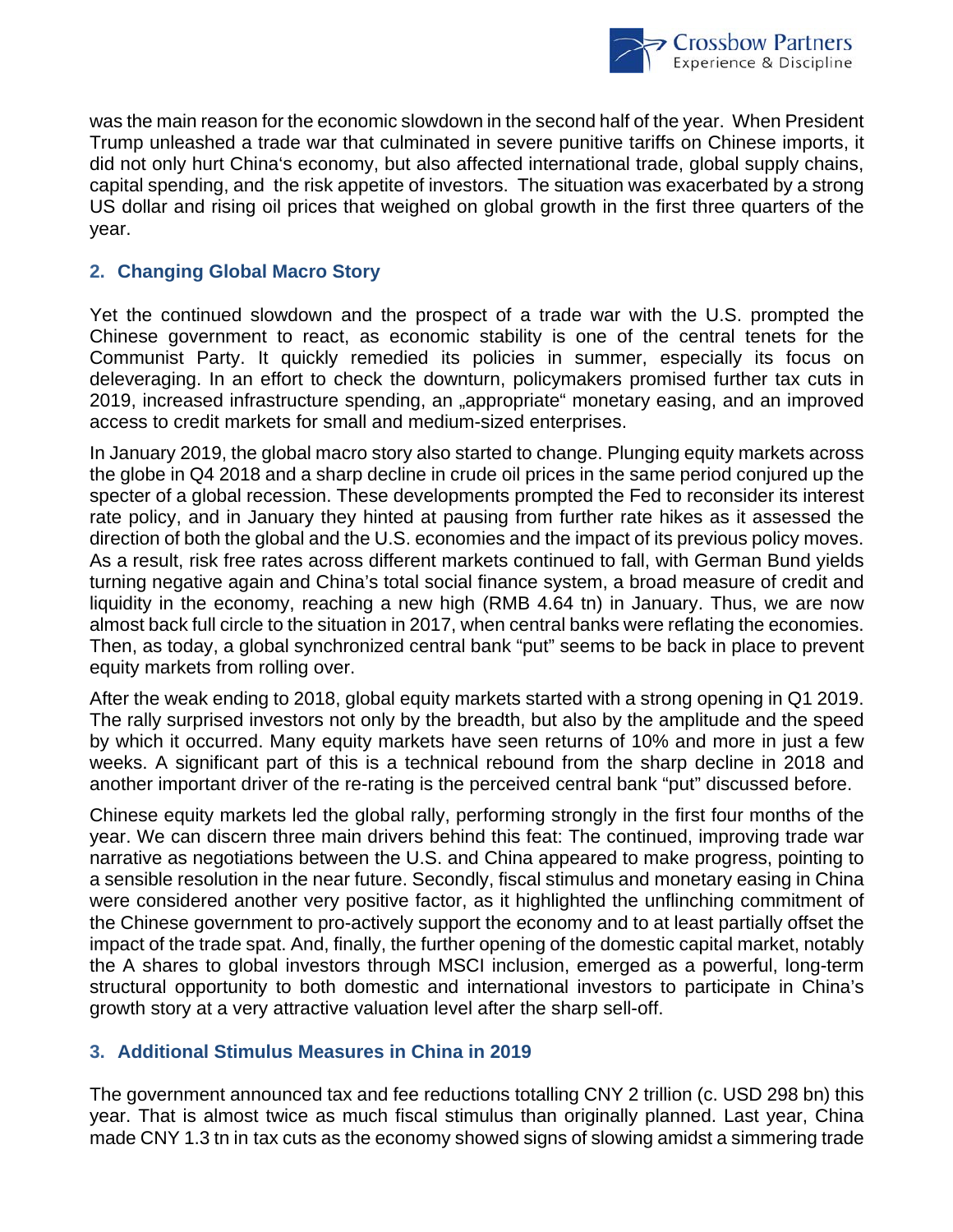

war with the U.S. Consumer spending accounted for more than 75% of GDP growth in 2018 and has become the floor on which the Chinese economy stands in case of tariff escalation from Washington. Beijing therefore has an eminent interest in boosting – or at least sustaining - domestic consumption in an attempt to stem the slowdown. Cutting the VAT and social security tax (SST) are therefore the major components of the announced package for 2019. VAT rates are reduced to 16% from 19% for manufacturing and 9% (from 10%) for agriculture, transport service, construction, leasing services, wholesale and retail sales and real estate, while the VAT rate of 6% bracket remains unchanged for financial, telecom and other services.

To support the tax and fee cuts for the corporate sector, Beijing is asking state-owned banks and some of its SOEs to hand over larger portions of their profits. This is a potential headwind for the A share market, which is heavily invested in Chinese SOEs and banks. This essentially means that the government policy is biased to support consumption and the private sector at the expense of public sector funding and that the market is not driven by a further cyclical credit expansion as many had anticipated.

#### **4. Outlook for 2019/2020**

In 2019, growth in the U.S. is expected to slow down, as the fiscal stimulus is petering out while a persistent weakness in housing and the potential fall-out of the trade war on U.S. exporters, consumers, and farmers is a cloud hanging over the market.

The longer-term structural growth perspectives of China's economy continue to look attractive, as a rapidly growing middle class increasingly focuses its consumption on higher value goods and services. At the same time the government seeks to modernize the economy, pushing it towards innovation and towards a globally leading high-tech industry under the label "Made in China 2025". Another priority is to refocus the economy to an ecologically compatible model.

As long as the domestic economic and corporate fundamentals remain solid, China will remain the biggest driver of global growth. With valuations towards the low end of the historical range and at a significant discount to developed markets, investors appear too focused on short-term uncertainties and are ignoring the fundamental improvements that have taken place. Clearly, the renewed uncertainties around the trade war have rattled the market. But the base case still assumes that both countries need a deal – China to push through further reforms and Donald Trump a political win to re-invigorate his re-election campaign. While the trade talks can easily erupt into chaos and renewed tensions, the longer-term perspectives for China look differently. Investors simply can no longer ignore the transformation and the growth of the second largest economy of the world. The domestic A share market will be driven by the impact of the countercyclical stimulus measures, the push for innovation, the MSCI inclusion, the pace and scale of the structural reforms in the financial sector and of the SOE's as well as the urbanization plan which will relax the existing Hukou residency restrictions for about 100 milion rural citizens, encouraging them to move to smaller cities.

Short-term volatility can be taken for granted and political and event risks remain high, but China's aspiration to move the economy up the value chain will transform the country, boost consumption, investment and employment and drive China's growth for years to come.